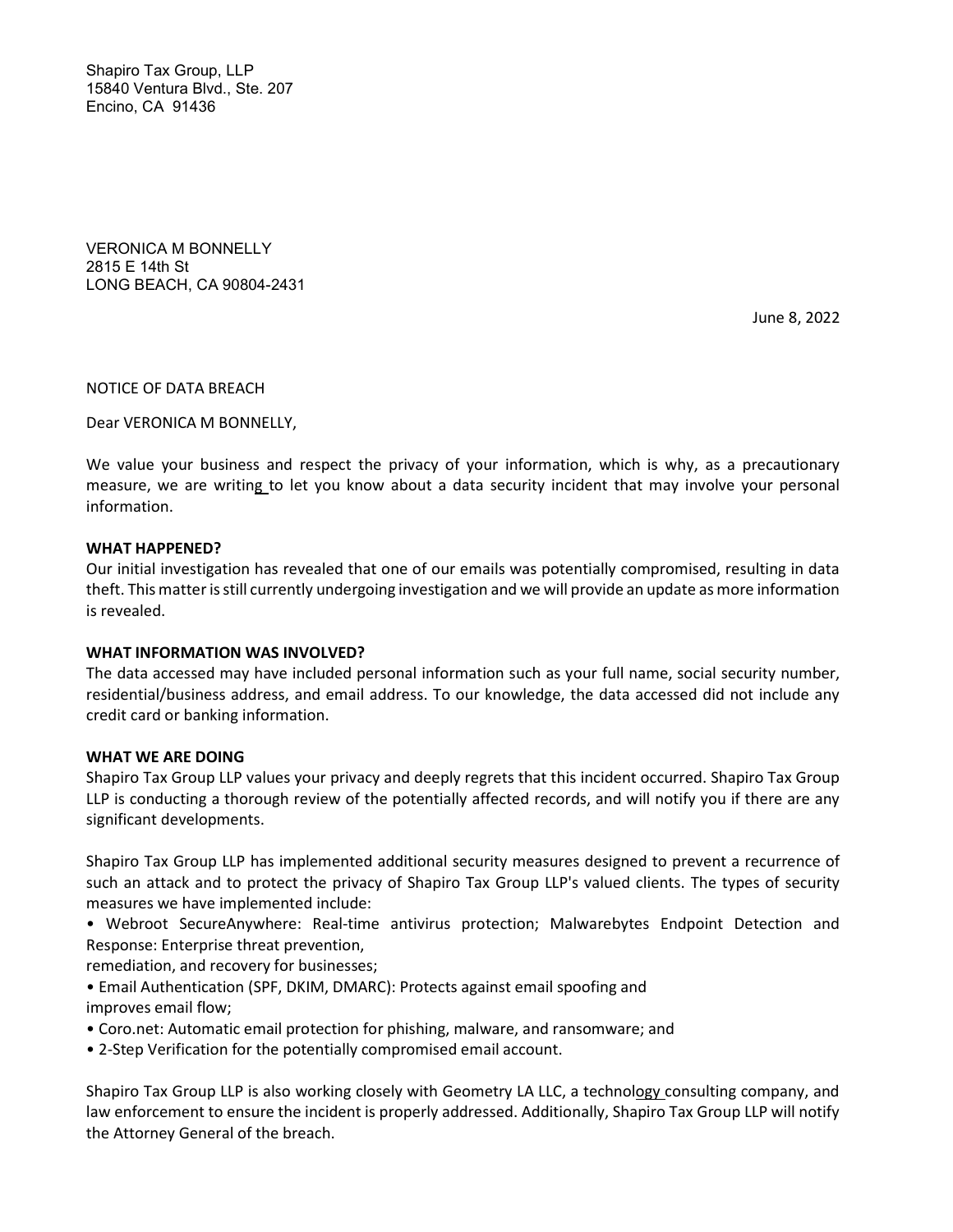### WHAT YOU CAN DO

Important, it is highly recommended that you get an IRS individual PIN number so nobody can file a fraudulent return without this PIN number showing. Please go to IRS.gov/ippin and apply or call 844-545-5640.

Please also review the attachment to this letter (Steps You Can Take to Further Protect Your Information) for further information on steps you can take to protect your information, and how to receive free credit monitoring/identity theft protection services for one year.

## FOR MORE INFORMATION

For further information and assistance, please contact Andrew Shapiro or William Shapiro at (818) 501-0882 between 9:00 a.m.- 5:00 p.m. PST, Monday to Friday, or email andrew@shapirotaxgroup.com.

Sincerely,

Andrew Shapiro, Partner Shapiro Tax Group, LLP

William Shapiro, Partner Shapiro Tax Group, LLP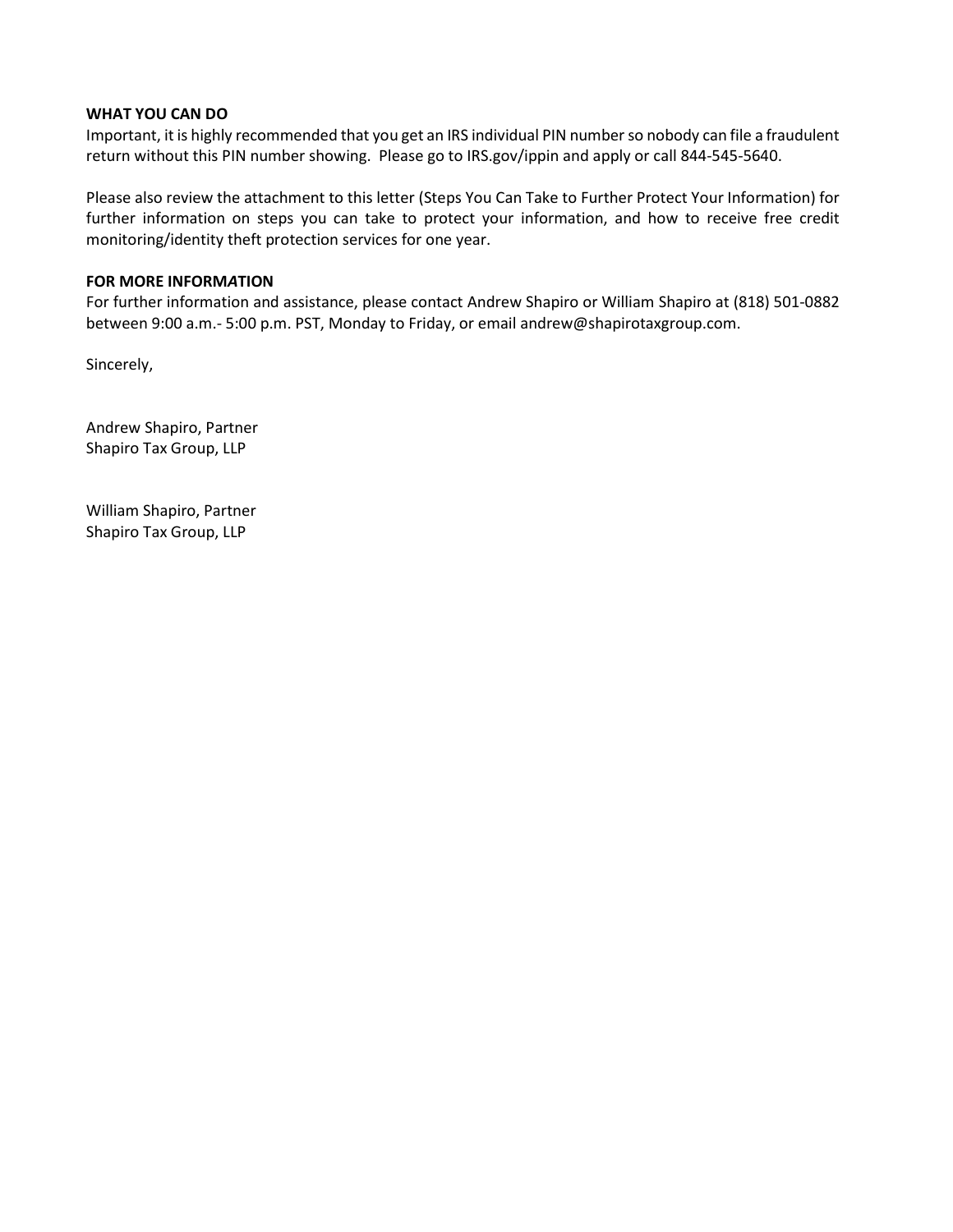#### Steps You Can Take to Further Protect Your Information

## Review Your Account Statements and Notify Law Enforcement of Suspicious Activity

As a precautionary measure, we recommend that you remain vigilant by reviewing your account statements and credit reports closely. If you detect any suspicious activity on an account, you should promptly notify the financial institution or company with which the account is maintained. You also should promptly report any fraudulent activity or any suspected incidence of identity theft to proper law enforcement authorities, including your state attorney general and the Federal Trade Commission (FTC). To file a complaint with the FTC, go to Identity Theft.gov or call 1-877-ID-THEFT (877-438 4338). Complaints filed with the FTC will be added to the FTC's Identity Theft Data Clearinghouse, which is a database made available to law enforcement agencies.

### Obtain and Monitor Your Credit Report

We recommend that you obtain a free copy of your credit report from each of the three major credit reporting agencies once every 12 months by visiting http://www.annualcreditreport.com, calling toll-free 877-322- 8228, or by completing an Annual Credit Report Request Form and mailing it to Annual Credit Report Request Service, P.O. Box 105281, Atlanta, GA 30348. You can access the request form at https://www.annualcreditreport.com/requestReport/request Form.action. Or you can elect to purchase a copy of your credit report by contacting one of the three national credit reporting agencies. Contact information for the three national credit reporting agencies for the purpose of requesting a copy of your credit report or for general inquiries is provided below:

| Equifax           | Experian         | TransUnion       |
|-------------------|------------------|------------------|
| (866) 349-5191    | (888) 397-3742   | $(800) 888 - 42$ |
| www.equifax.com   | www.experian.com | www.transu       |
| P.O. Box 740241   | P.O. Box 2002    | 2 Baldwin Pl     |
| Atlanta, GA 30374 | Allen, TX 75013  | P.O. Box 100     |

(800) 888-4213 www.transunion.com 2 Baldwin Place P.O. Box 1000 Chester, PA 19016

# Consider Placing a Fraud Alert on Your Credit Report

We recommend placing a fraud alert on your credit report. An initial fraud alert is free and will stay on your credit file for at least 90 days. The alert informs creditors of possible fraudulent activity within your report and requests that the creditor contact you prior to establishing any accounts in your name. To place a fraud alert on your credit report, contact any of the three credit reporting agencies identified above. Additional information is available at http://www.annualcreditreport.com.

#### Credit Report Monitoring/Identity Theft Protection Services

In addition, Shapiro Tax Group LLP is providing you with access to Triple Bureau Credit Monitoring/Triple Bureau Credit Report/Triple Bureau Credit Score\* services at no charge. These services provide you with alerts for twelve months from the date of enrollment when changes occur to any of one of your Experian, Equifax or TransUnion credit files. This notification is sent to you the same day that the change or update takes place with the bureau. These services will be provided by Cyberscout, a TransUnion company specializing in fraud assistance and remediation services.

To enroll in Credit Monitoring\* services at no charge, please log on to https://www.myidmanager.com and follow the instructions provided. When prompted please provide the following unique code to receive services: **I3kej6cxg6rq** In order for you to receive the monitoring services described above, you must enroll within 90 days from the date of this letter.